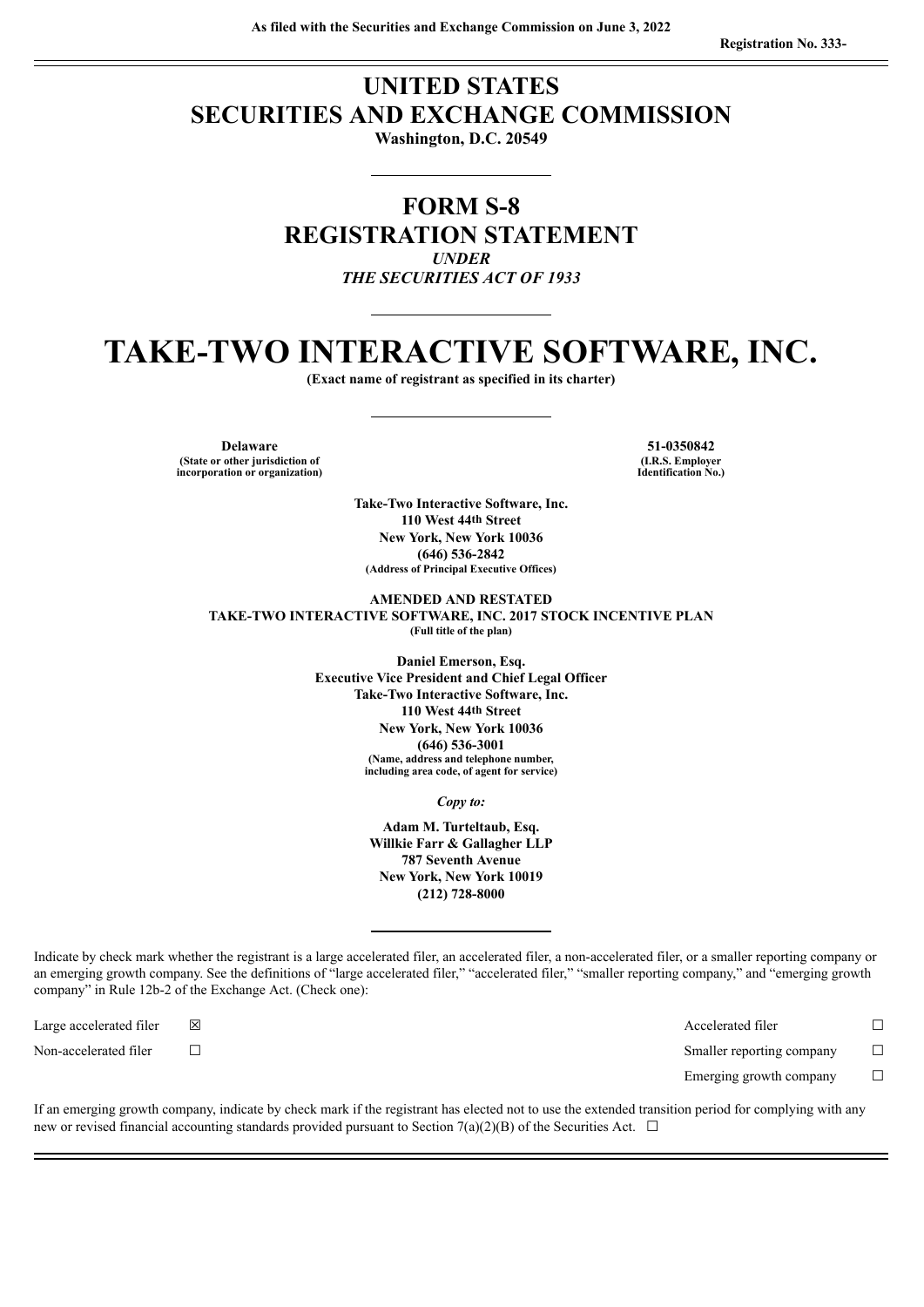#### **EXPLANATORY NOTE**

On May 23, 2022, pursuant to the Agreement and Plan of Merger (the "Merger Agreement"), dated January 9, 2022, by and among Take-Two Interactive Software, Inc. (the "Company" or "Registrant"), Zebra MS I, Inc., a Delaware corporation and a direct wholly-owned subsidiary of the Company, Zebra MS II, Inc., a Delaware corporation and a direct wholly-owned subsidiary of the Company, and Zynga Inc., a Delaware corporation ("Zynga"), the Company acquired Zynga through a series of mergers (the "Combination").

This Registration Statement on Form S-8 registers an additional 15,368,500 shares of the Registrant's common stock, par value \$0.01 per share ("Common Stock"), issuable under the Amended and Restated Take-Two Interactive Software, Inc. 2017 Stock Incentive Plan (the "Plan"), in accordance with, and subject to the terms and conditions of, an exception under Rule 5635(c)(3) of the NASDAQ Market Rules and Regulations ("Rule  $5635(c)(3)$ "), which additional shares of Common Stock represent the sum of the (i) remaining number of shares of common stock of Zynga that were available for issuance under the Zynga Inc. 2011 Equity Incentive Plan, as amended and restated (the "2011 Plan"), immediately prior to the Combination, as appropriately adjusted to reflect the Combination by multiplying such relevant number of shares available for issuance under the 2011 Plan by the Equity Award Exchange Ratio (as defined in the Merger Agreement), and (ii) number of stock options and restricted stock units granted under the 2011 Plan and the Zynga Inc. 2007 Equity Incentive Plan, as amended, that were assumed by the Company as "Substitute Awards" under the Plan in accordance with the terms of the Merger Agreement, as appropriately adjusted to reflect the Combination by multiplying the relevant number of shares underlying such assumed stock options and restricted stock units by the Equity Award Exchange Ratio, and with the exercise price of each assumed option determined by dividing the exercise price per share of the Zynga option by the Equity Award Exchange Ratio.

Pursuant to an exception under Rule  $5635(c)(3)$ , shares that are available for grant under a pre-existing shareholder approved plan of an issuer that is acquired in an acquisition or merger, may be used (after appropriate adjustment of the number of shares to reflect the transaction) by the listed acquiring company for certain post-transaction grants, either under the pre-existing plan or another plan, provided that (i) the plan met the requirements of Rule 5635(c) prior to such transaction, (ii) the time during which those shares are available for grants is not extended beyond the period when they would have been available under the pre-existing plan, absent the transaction, and (iii) such awards are not granted to individuals who were employed by the granting company or its subsidiaries at the time the merger or acquisition was consummated.

Pursuant to the Registration Statement on Form S-8 (Registration No. 333-220895) filed by the Registrant on October 11, 2017 (the "First Registration Statement"), the Registrant previously registered an aggregate of 5,200,000 shares of Common Stock under the Plan (as adjusted to reflect all stock splits and stock dividends to date). Pursuant to the Registration Statement on Form S-8 (Registration No. 333-248629) filed by the Registrant on September 4, 2020 (the "Second Registration Statement"), the Registrant previously registered an aggregate of 50,743 additional shares of Common Stock under the Plan (as adjusted to reflect all stock splits and stock dividends to date). Pursuant to the Registration Statement on Form S-8 (Registration No. 333-249904) filed by Registrant on November 6, 2020 (the "Third Registration Statement"), the Registrant previously registered an aggregate of 2,000,000 additional shares of Common Stock under the Plan (as adjusted to reflect all stock splits and stock dividends to date). Pursuant to the Registration Statement on Form S-8 (Registration No. 333-260773) filed by Registrant on November 4, 2021 (the "Fourth Registration Statement," and together with the First Registration Statement, the Second Registration Statement, and the Third Registration Statement, collectively, the "Prior Registration Statements"), the Registrant previously registered an aggregate of 4,300,000 additional shares of Common Stock under the Plan (as adjusted to reflect all stock splits and stock dividends to date). The additional shares of Common Stock being registered by this Registration Statement are of the same class as those securities registered on the Prior Registration Statement. The contents of the Prior Registration Statement, together with all exhibits filed therewith or incorporated therein by reference to the extent not otherwise amended or superseded by the contents hereof or otherwise, are incorporated herein by reference in accordance with General Instruction E to Form S-8.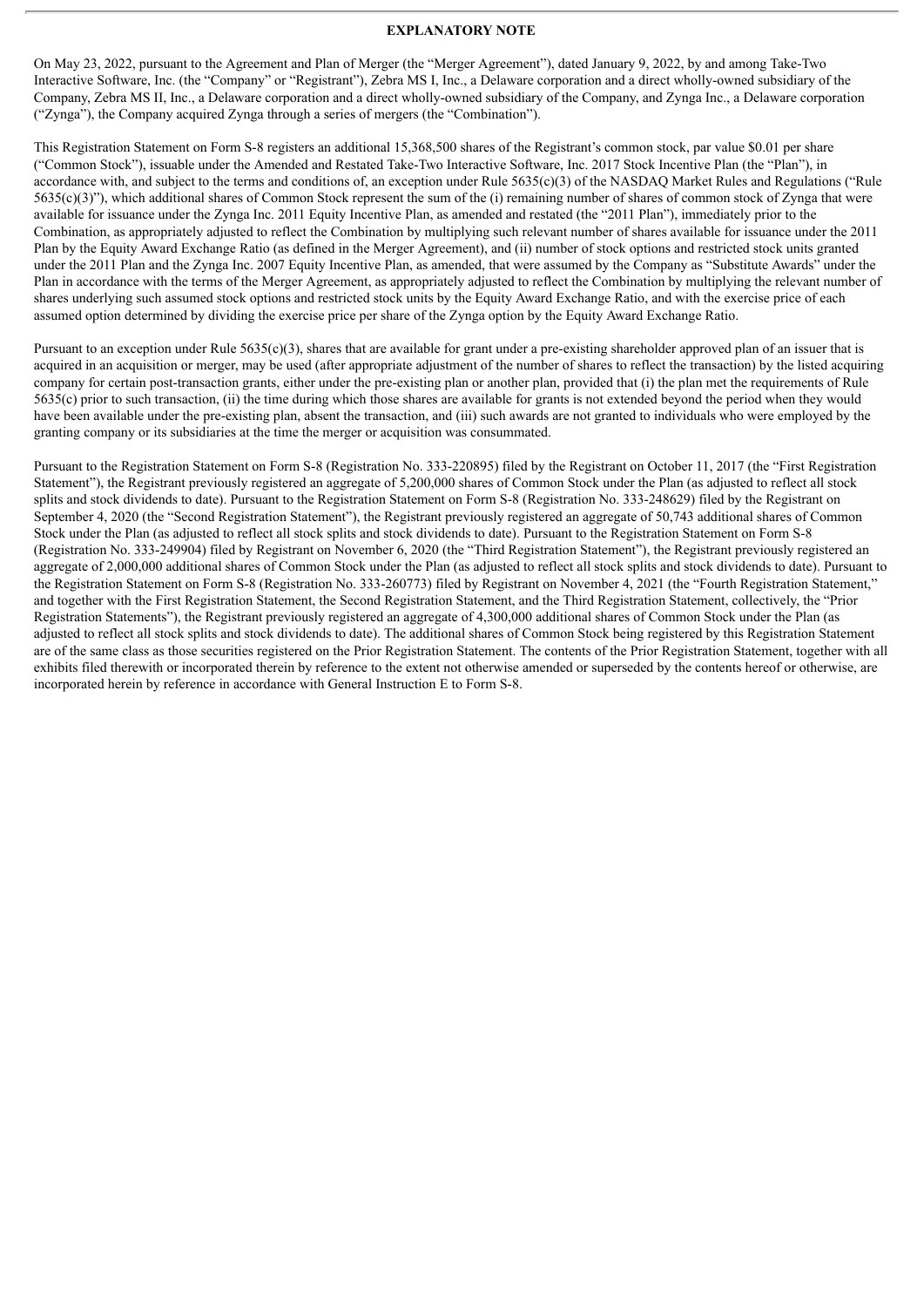#### **PART I**

#### **INFORMATION REQUIRED IN THE SECTION 10(a) PROSPECTUS**

The documents containing the information specified in Part I of this Registration Statement have been or will be sent or given to participating employees as specified in Rule 428(b)(1) of the Securities Act of 1933, as amended (the "Securities Act"), in accordance with the rules and regulations of the United States Securities and Exchange Commission (the "Commission"). Such documents are not being filed with the Commission either as part of this Registration Statement or as prospectuses or prospectus supplements pursuant to Rule 424 of the Securities Act. These documents and the documents incorporated by reference into this Registration Statement pursuant to Item 3 of Part II of this Registration Statement, taken together, constitute a prospectus that meets the requirements of Section 10(a) of the Securities Act.

## **PART II**

#### **INFORMATION REQUIRED IN THE REGISTRATION STATEMENT**

#### **Item 3. Incorporation of Certain Documents by Reference.**

The following documents, filed with the Commission by the Company, are incorporated by reference into this Registration Statement:

- (a) the Company's Annual Report on [Form](http://www.sec.gov/ix?doc=/Archives/edgar/data/946581/000162828022014580/ttwo-20220331.htm) 10-K for the fiscal year ended March 31, 2022, filed on May 17, 2022, pursuant to the Securities Exchange Act of 1934, as amended (the "Exchange Act");
- (b) the [Company's](http://www.sec.gov/ix?doc=/Archives/edgar/data/946581/000119312522155140/d131175d8k.htm) Current Reports on Form 8-K, filed on  $April 6, 2022, April 13, 2022, April 14, 2022, May 5, 2022, May 18, 2022, May 18, 2022, May 19, 2022, May 19, 2022, May 19, 2022, May 19, 2022, May 19, 2022, May 19, 2022, May 19, 2022, May 19, 2022, May 19, 2022, May$  $April 6, 2022, April 13, 2022, April 14, 2022, May 5, 2022, May 18, 2022, May 18, 2022, May 19, 2022, May 19, 2022, May 19, 2022, May 19, 2022, May 19, 2022, May 19, 2022, May 19, 2022, May 19, 2022, May 19, 2022, May$  $April 6, 2022, April 13, 2022, April 14, 2022, May 5, 2022, May 18, 2022, May 18, 2022, May 19, 2022, May 19, 2022, May 19, 2022, May 19, 2022, May 19, 2022, May 19, 2022, May 19, 2022, May 19, 2022, May 19, 2022, May$  $April 6, 2022, April 13, 2022, April 14, 2022, May 5, 2022, May 18, 2022, May 18, 2022, May 19, 2022, May 19, 2022, May 19, 2022, May 19, 2022, May 19, 2022, May 19, 2022, May 19, 2022, May 19, 2022, May 19, 2022, May$ 19, 2022 and May 26, [2022;](http://www.sec.gov/ix?doc=/Archives/edgar/data/946581/000119312522160004/d306239d8k.htm) and
- (c) the description of the Company's Common Stock, which is contained in the Company's Registration Statement on [Form](http://www.sec.gov/Archives/edgar/data/946581/000110465908019702/a08-9031_28a12b.htm) 8-A, filed on March 26, 2008, as updated by [Exhibit](http://www.sec.gov/Archives/edgar/data/946581/000162828020008291/ex-4103312020.htm) 4.1 to the Company's Annual Report on [Form](http://www.sec.gov/ix?doc=/Archives/edgar/data/946581/000162828020008291/ttwo-20200331.htm) 10-K for the fiscal year ended March 31, 2020, including any subsequent amendment or any report filed with the Commission for the purpose of updating such description.

In addition, all documents filed by the Company with the Commission pursuant to Sections 13(a), 13(c), 14, and 15(d) of the Exchange Act subsequent to the date of this Registration Statement and prior to the filing of a post-effective amendment to this Registration Statement which indicates that all of the securities offered hereby have been sold or which deregisters all securities then remaining unsold shall be deemed to be incorporated by reference into this Registration Statement and to be a part hereof from the date of the filing of such documents with the Commission; provided, however, that documents or portions thereof which are "furnished" and not "filed" in accordance with the rules of the Commission shall not be deemed incorporated by reference into this Registration Statement unless the Registrant expressly provides to the contrary that such document is incorporated by reference into this Registration Statement.

Any statement contained in a document incorporated or deemed to be incorporated by reference herein shall be deemed to be modified or superseded for purposes of this Registration Statement to the extent that a statement contained herein (or in any other subsequently filed document which also is or is deemed to be incorporated by reference herein) modifies or supersedes such statement. Any statement so modified or superseded shall not be deemed to constitute a part of this Registration Statement except as so modified or superseded.

#### **Item 8. Exhibits.**

The Exhibits to this Registration Statement are listed in the Index to Exhibits and are incorporated herein by reference.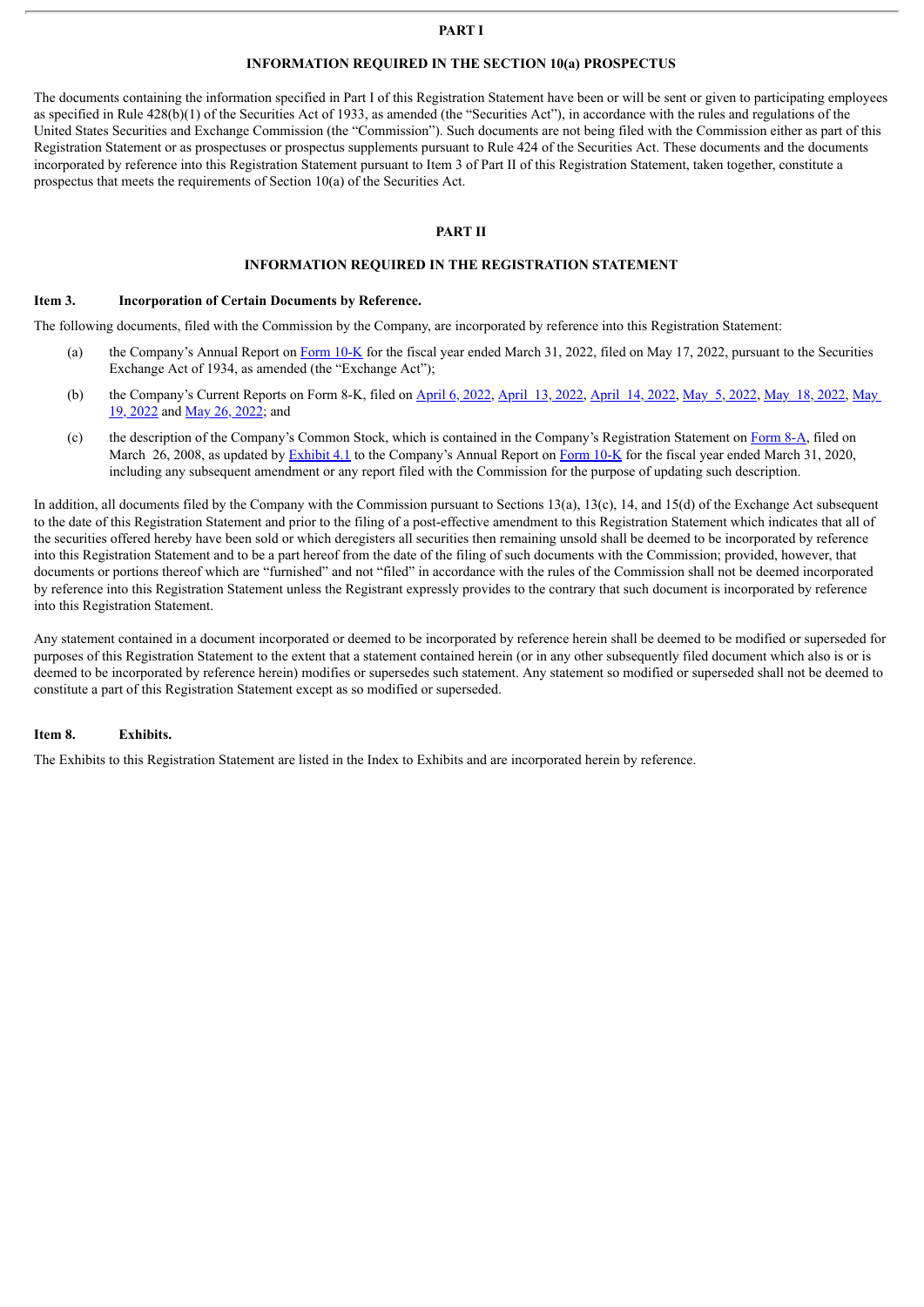## **INDEX TO EXHIBITS**

| Exhibit<br>No. |                                                                                                                         | <b>Incorporated by Reference</b> |       |                    |                          |  |
|----------------|-------------------------------------------------------------------------------------------------------------------------|----------------------------------|-------|--------------------|--------------------------|--|
|                | <b>Description</b>                                                                                                      | Form                             | Annex | <b>Filing Date</b> | Filed<br><b>Herewith</b> |  |
| 5.1            | Opinion of Willkie Farr & Gallagher LLP                                                                                 |                                  |       |                    | X                        |  |
| 23.1           | Consent of Willkie Farr & Gallagher LLP (included in Exhibit 5.1 hereto)                                                |                                  |       |                    | X                        |  |
| 23.2           | Consent of Ernst & Young LLP. (independent registered public accounting<br>firm of Take-Two Interactive Software, Inc.) |                                  |       |                    | X                        |  |
| 23.3           | Consent of Ernst & Young LLP. (independent registered public accounting<br>firm of $Zynga$ Inc.)                        |                                  |       |                    | X                        |  |
| 24.1           | Power of Attorney (included on the signature page of this Registration<br>Statement)                                    |                                  |       |                    | X                        |  |
| 99.1           | Amended and Restated Take-Two Interactive Software, Inc. 2017 Stock<br><b>Incentive Plan</b>                            | DEF 14A                          | B     | July 27, 2021      |                          |  |
| 99.2           | Amendment to the Amended and Restated Take-Two Interactive Software,<br>Inc. 2017 Stock Incentive Plan                  |                                  |       |                    | X                        |  |
| 107            | Filing Fee Table                                                                                                        |                                  |       |                    | X                        |  |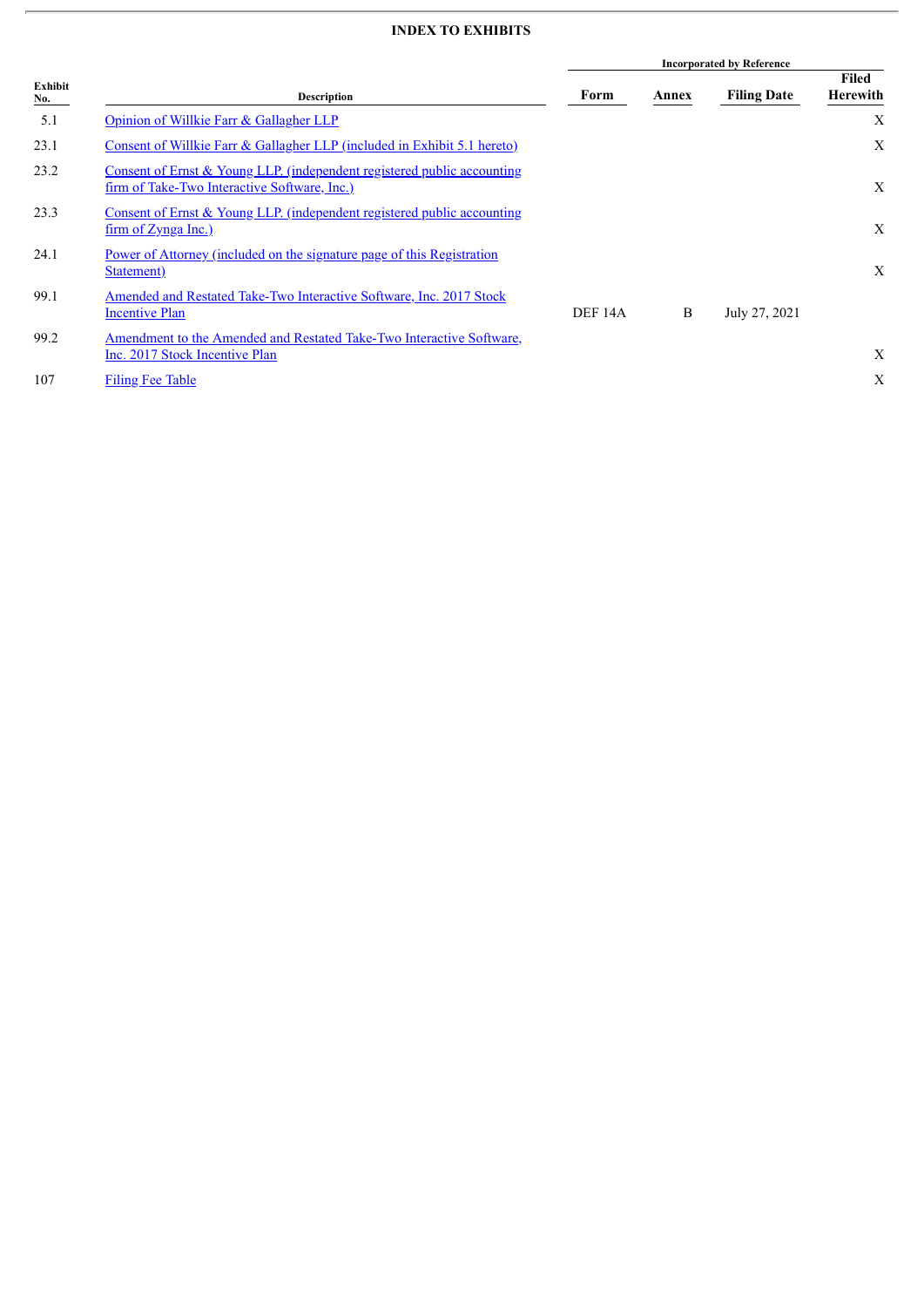#### **SIGNATURES**

<span id="page-4-0"></span>Pursuant to the requirements of the Securities Act, the Registrant certifies that it has reasonable grounds to believe that it meets all the requirements for filing on Form S-8 and has duly caused this Registration Statement to be signed on its behalf by the undersigned, thereunto duly authorized, in the City of New York, State of New York, on the 3rd day of June 2022.

Take-Two Interactive Software, Inc.

| /s/ Strauss Zelnick |
|---------------------|
|---------------------|

Strauss Zelnick Chairman and Chief Executive Officer

## **SIGNATURES AND POWER OF ATTORNEY**

We, the undersigned officers and directors of Take-Two Interactive Software, Inc., hereby severally constitute and appoint Karl Slatoff, Daniel Emerson, and Matthew Breitman or any of them individually, our true and lawful attorneys-in-fact with full power of substitution, to sign for us and in our names in the capacities indicated below the Registration Statement and any and all pre-effective and post-effective amendments to the Registration Statement and generally to do all such things in our name and behalf in our capacities as officers and directors to enable the Registrant to comply with the provisions of the Securities Act, and all requirements of the Commission, hereby ratifying and confirming our signatures as they may be signed by our said attorneys-in-fact to said Registration Statement and any and all amendments thereto.

Pursuant to the requirements of the Securities Act, this Registration Statement has been signed by the following persons in the capacities and on the dates indicated:

| <b>Signature</b>       | <b>Title</b>                                 | Date         |
|------------------------|----------------------------------------------|--------------|
| /s/ Strauss Zelnick    | Chairman and Chief Executive Officer         | June 3, 2022 |
| Strauss Zelnick        | (Principal Executive Officer)                |              |
| /s/ Lainie Goldstein   | Chief Financial Officer                      | June 3, 2022 |
| Lainie Goldstein       | (Principal Financial and Accounting Officer) |              |
| /s/ Michael Dornemann  | Lead Independent Director                    | June 3, 2022 |
| Michael Dornemann      |                                              |              |
| /s/ Roland Hernandez   | Director                                     | June 3, 2022 |
| Roland Hernandez       |                                              |              |
| $/s/J$ Moses           | Director                                     | June 3, 2022 |
| J Moses                |                                              |              |
| /s/ Michael Sheresky   | Director                                     | June 3, 2022 |
| Michael Sheresky       |                                              |              |
| /s/ LaVerne Srinivasan | Director                                     | June 3, 2022 |
| LaVerne Srinivasan     |                                              |              |
| /s/ Susan Tolson       | Director                                     | June 3, 2022 |
| Susan Tolson           |                                              |              |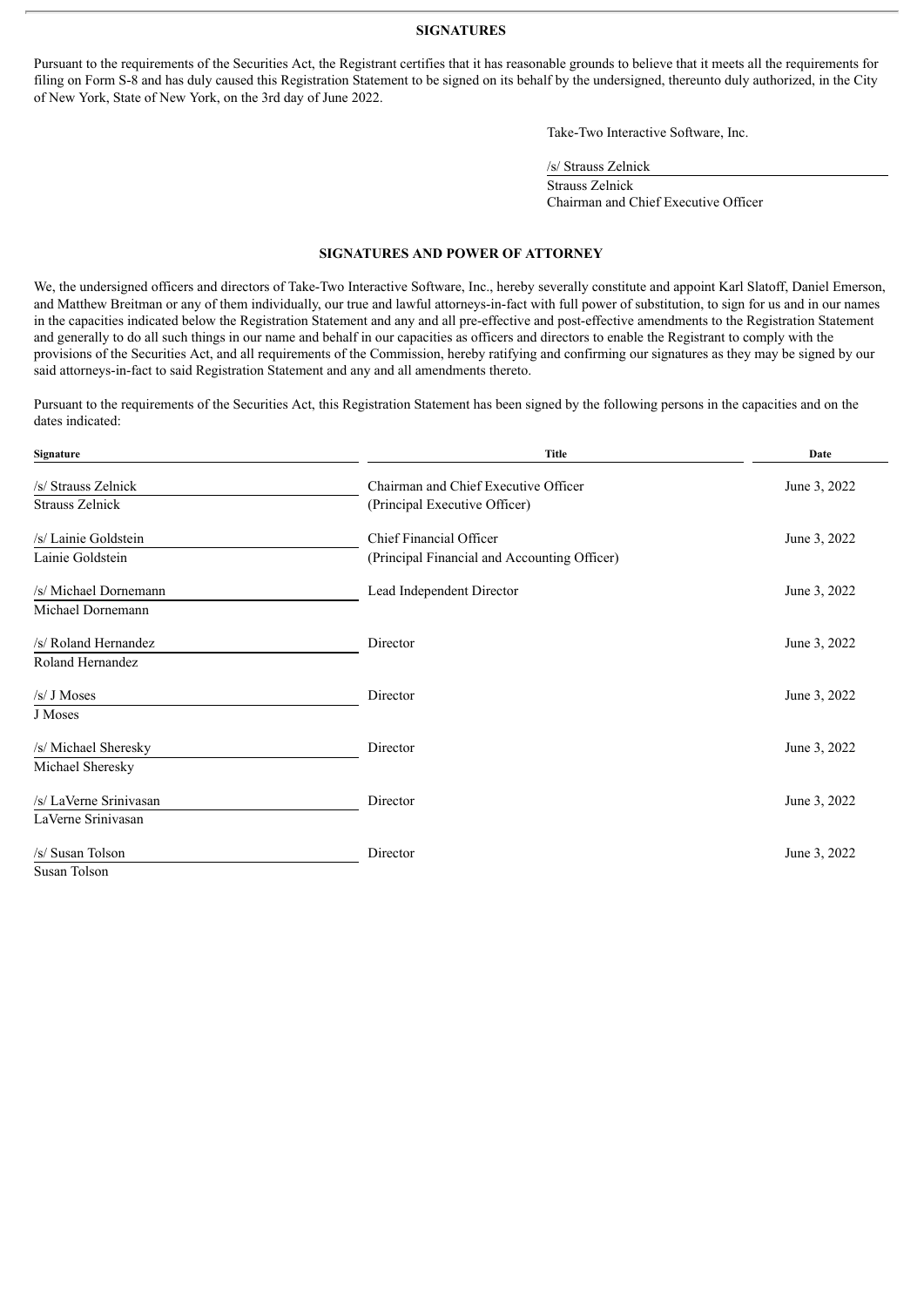| /s/ Paul Viera                                     | Director | June 3, 2022 |
|----------------------------------------------------|----------|--------------|
| Paul Viera                                         |          |              |
| $/s/$ Ellen Siminoff<br>Ellen Siminoff             | Director | June 3, 2022 |
| /s/ William "Bing" Gordon<br>William "Bing" Gordon | Director | June 3, 2022 |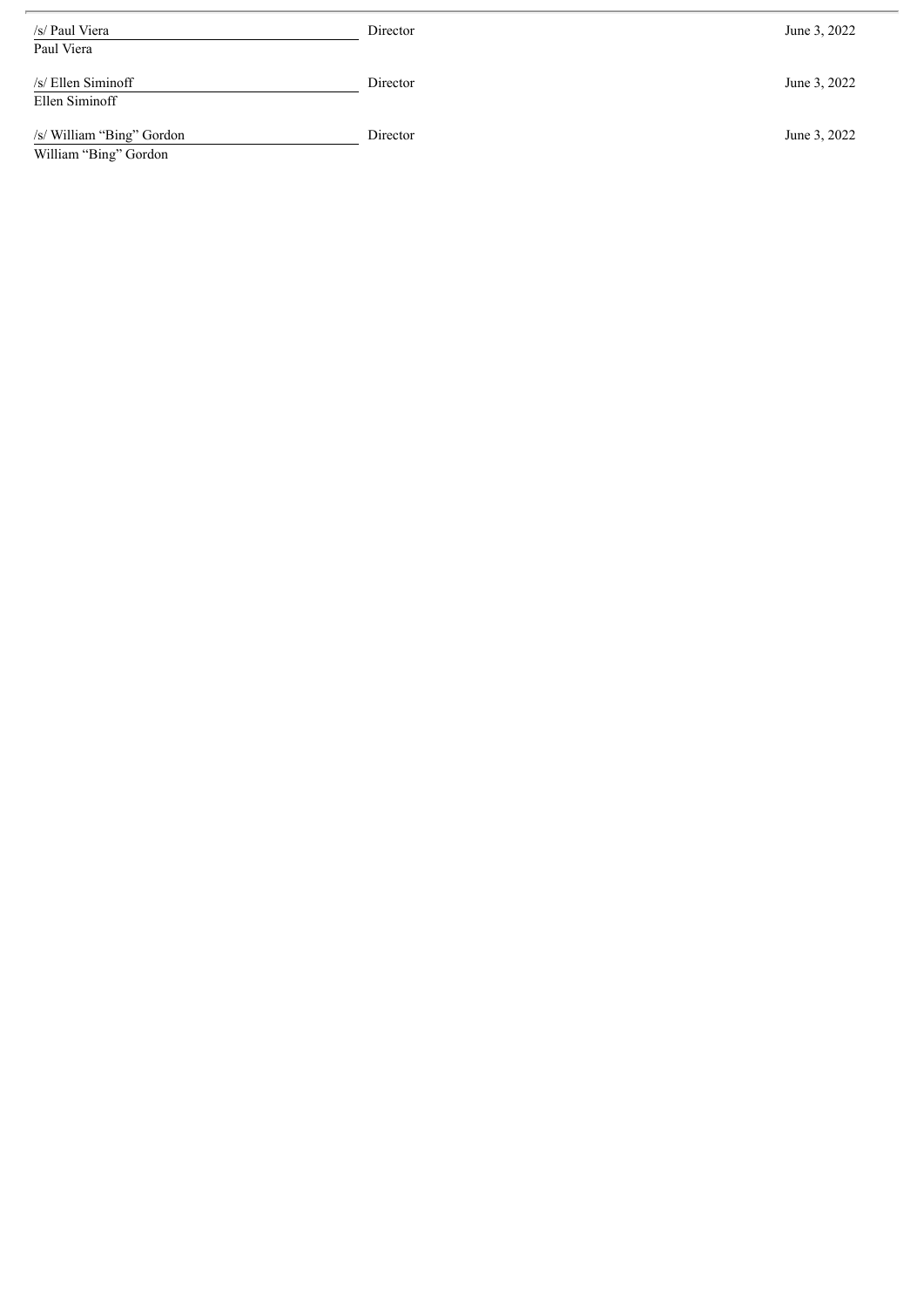787 Seventh Avenue New York, NY 10019-6099

<span id="page-6-0"></span>June 3, 2022

Take-Two Interactive Software, Inc. 110 West 44th Street New York, New York 10036

#### Re: Take-Two Interactive Software, Inc. Registration Statement on Form S-8

Ladies and Gentlemen:

We have acted as counsel to Take-Two Interactive Software, Inc., a Delaware corporation (the "Company"), with respect to the Company's Registration Statement on Form S-8 (the "Registration Statement") to be filed by the Company with the Securities and Exchange Commission on or about the date hereof. The Registration Statement relates to the registration under the Securities Act of 1933, as amended (the "Act"), by the Company of an additional 15,368,500 shares of Common Stock, par value \$0.01 per share (the "Common Stock"), which may be issued under the Company's Amended and Restated 2017 Stock Incentive Plan (the "Plan").

We have examined, among other things, originals and/or copies (certified or otherwise identified to our satisfaction) of such documents, papers, statutes, and authorities as we have deemed necessary to form a basis for the opinion hereinafter expressed. In our examination, we have assumed the genuineness of all signatures and the conformity to original documents of all copies submitted to us. As to various questions of fact material to our opinion, we have relied on statements and certificates of officers and representatives of the Company.

Based on the foregoing, we are of the opinion that, when the Registration Statement becomes effective under the Act, the Common Stock to be issued by the Company under the Plan, when duly issued and delivered pursuant to the terms of the Plan, will be legally issued, fully paid, and non-assessable.

This opinion is limited to the General Corporation Law of the State of Delaware, and we express no opinion with respect to the laws of any other jurisdiction or any other laws of the State of Delaware.

We hereby consent to the filing of this opinion as an exhibit to the Registration Statement. In giving such consent, we do not thereby admit that we are in the category of persons whose consent is required under Section 7 of the Act.

Very truly yours,

/s/ Willkie Farr & Gallagher LLP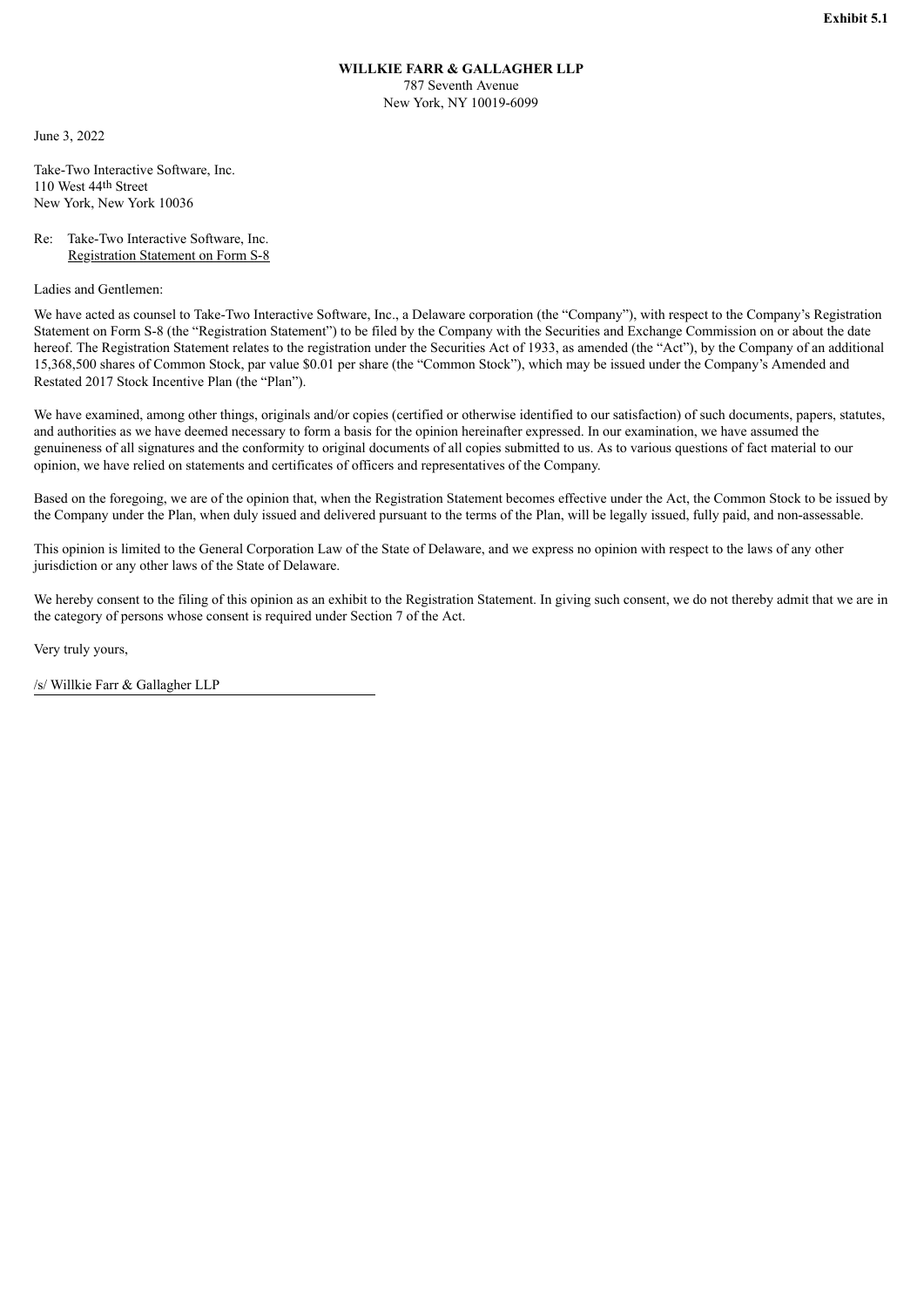## **CONSENT OF INDEPENDENT REGISTERED PUBLIC ACCOUNTING FIRM**

<span id="page-7-0"></span>We consent to the incorporation by reference in the Registration Statement (Form S-8) pertaining to the Amended and Restated Take-Two Interactive Software, Inc. 2017 Stock Incentive Plan of our reports dated May 16, 2022, with respect to the consolidated financial statements of Take-Two Interactive Software, Inc. and the effectiveness of internal control over financial reporting of Take-Two Interactive Software, Inc. included in its Annual Report (Form 10-K) for the year ended March 31, 2022, filed with the Securities and Exchange Commission.

/s/ Ernst & Young LLP

New York, New York June 3, 2022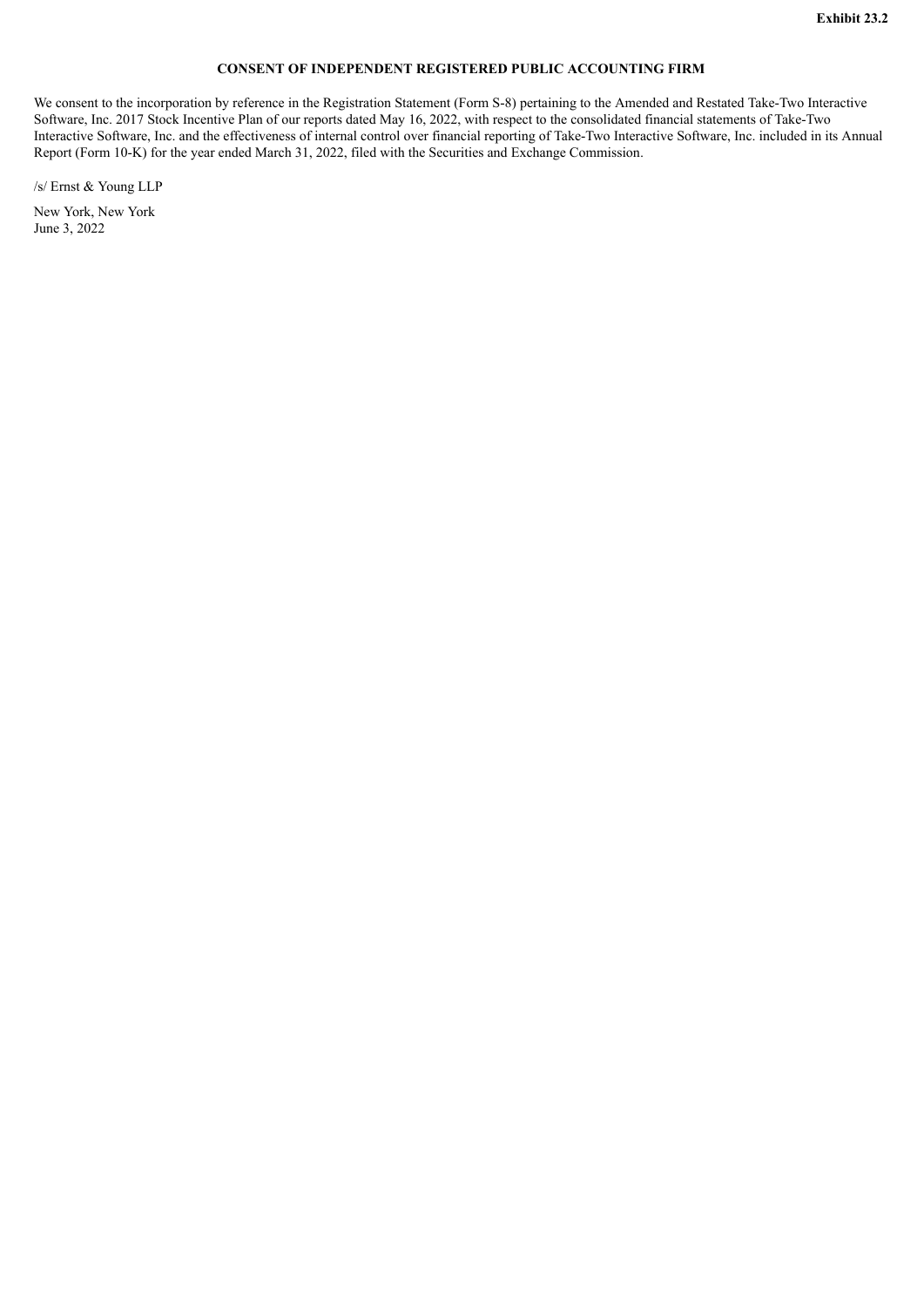## **CONSENT OF INDEPENDENT REGISTERED PUBLIC ACCOUNTING FIRM**

<span id="page-8-0"></span>We consent to the incorporation by reference in the Registration Statement (Form S-8) pertaining to the Amended and Restated Take-Two Interactive Software, Inc. 2017 Stock Incentive Plan of Take-Two Interactive Software, Inc. of our reports dated February 25, 2022, with respect to the consolidated financial statements of Zynga Inc. and the effectiveness of internal control over financial reporting of Zynga Inc. included in its Annual Report (Form 10-K) for the year ended December 31, 2021, filed with the Securities and Exchange Commission.

/s/ Ernst & Young LLP San Jose, California June 3, 2022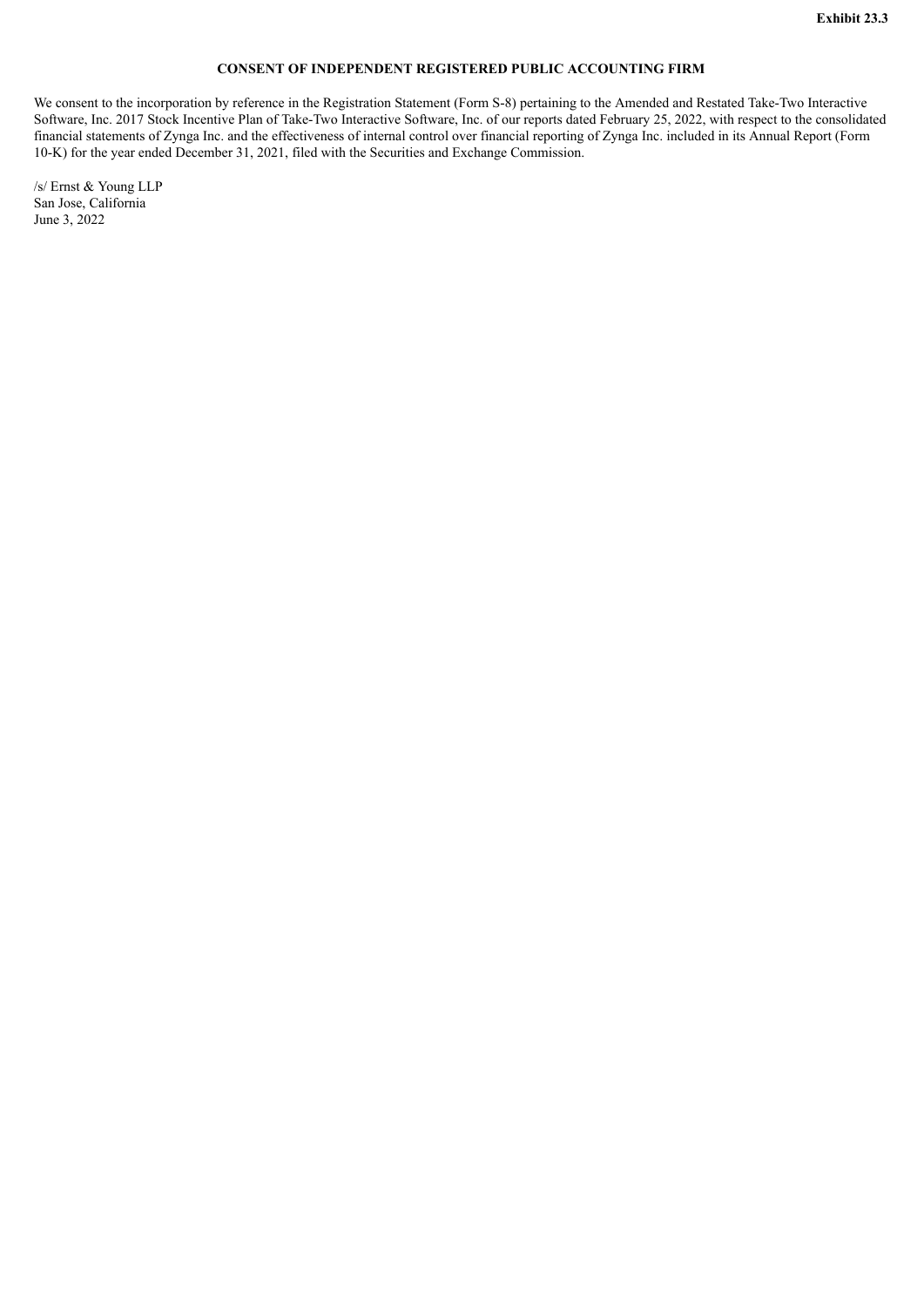#### **AMENDMENT TO THE AMENDED AND RESTATED TAKE-TWO INTERACTIVE SOFTWARE, INC. 2017 STOCK INCENTIVE PLAN**

<span id="page-9-0"></span>This Amendment (this "Amendment") to the Amended and Restated Take-Two Interactive Software, Inc. 2017 Stock Incentive Plan (the "Plan"), is effective as of the 23rd day of May 2022.

**WHEREAS**, Take-Two Interactive Software, Inc. (the "Company") maintains the Plan; and

**WHEREAS**, pursuant to Section 18(a) of the Plan, the Plan may be amended by the Board of Directors of the Company (the "Board") at any time;

**WHEREAS**, in accordance with the terms of that certain Agreement and Plan of Merger, dated as of January 9, 2022 (as amended from time to time, the "Merger Agreement"), by and among the Company, Zebra MS I, Inc., a Delaware corporation and a directly wholly owned subsidiary of the Company, Zebra MS II, Inc., a Delaware corporation and a direct wholly owned subsidiary of the Company, and Zynga Inc., a Delaware corporation  $("Zvnga")$ , the Company acquired Zynga through a series of mergers (the "Transaction");

**WHEREAS**, in accordance with, and subject to the terms and conditions of, an exception under Rule 5635(c)(3) and IM-5635-1 of the NASDAQ Market Rules and Regulations ("Rule 5635(c)(3)"), the remaining number of shares of common stock of Zynga that were available for issuance as of immediately prior to the Transaction under the Amended and Restated Zynga Inc. 2011 Equity Incentive Plan, as amended (the "Zynga Plan"), a pre-existing shareholder approved plan of Zynga, shall be available for use (after appropriate adjustment of the number of shares to reflect the Transaction) by the Company from and after the Closing (as defined in the Merger Agreement) for Awards (as defined in the Plan) made under the Plan, provided that (i) the period during which such shares are available for Awards will not be extended beyond the period during which they would have been available under the Zynga Plan, absent the Transaction and (ii) such Awards may not be granted to individuals who were employed by the Company or its subsidiaries at the time the Transaction was consummated;

**WHEREAS**, in accordance with, and subject to the terms and conditions of Rule  $5635(c)(3)$  and the terms of the Merger Agreement, stock options and restricted stock units, including those subject to performance vesting conditions, granted under the Zynga Plan shall be assumed by the Company as Substitute Awards (as defined under the Plan) and be governed by the terms and conditions of the Plan (after appropriate adjustment of the number of shares to reflect the Transaction) effective as of the Closing (the "Assumed Awards");

**WHEREAS**, the Board authorized the adoption of an amendment to the Plan increasing the number of shares of Stock (as defined in the Plan) available for Awards by the remaining number of shares of common stock under the Zynga Plan as of immediately prior to the Transaction and approving the assumption of the Assumed Awards as Substitute Awards under the Plan; and

**WHEREAS**, the Company now desires to amend the Plan to increase the maximum number of shares of Stock available for Awards by a number of shares of Stock representing the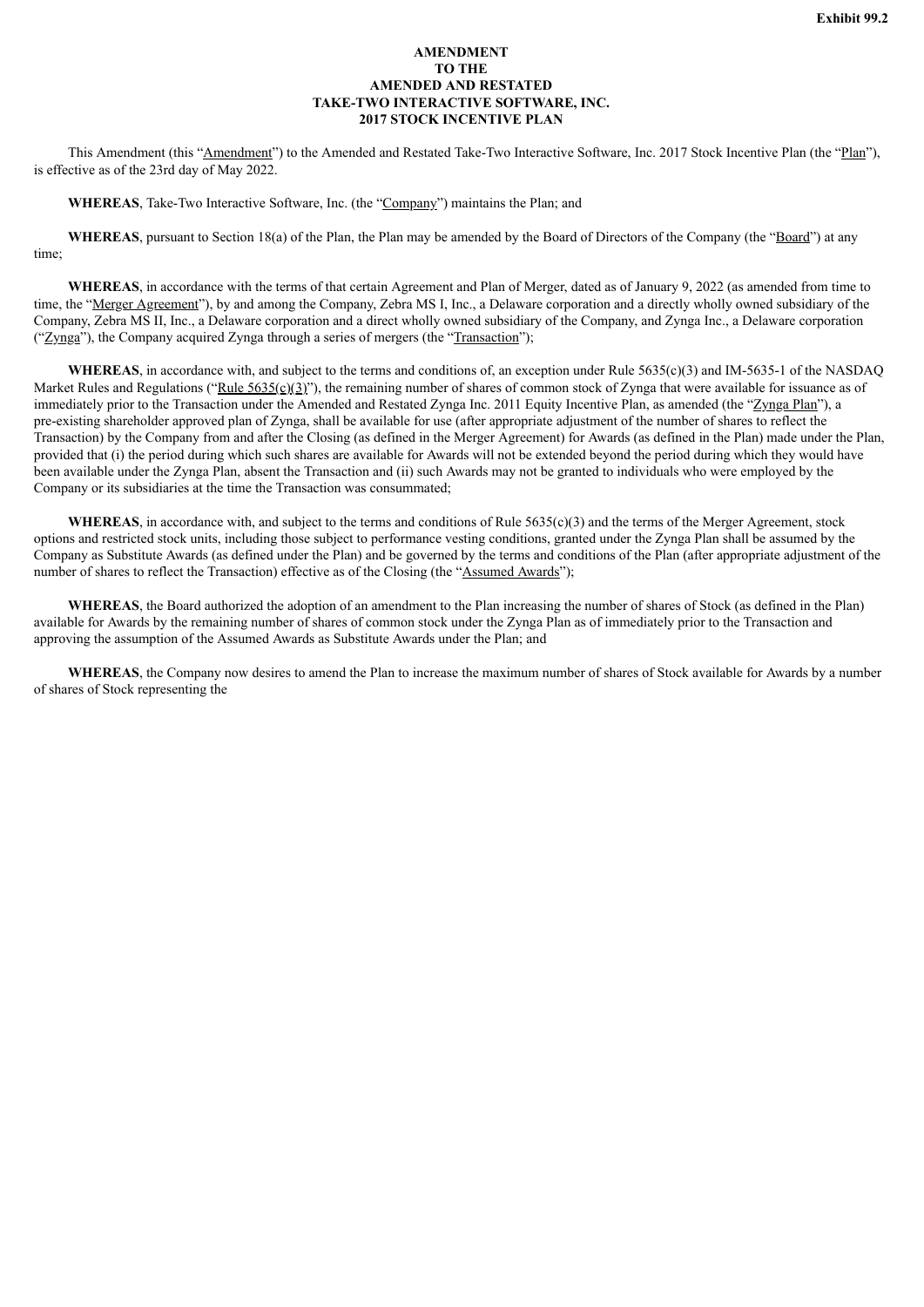number of shares of Zynga common stock (x) underlying the Assumed Awards, as adjusted to reflect the Transaction, and (y) that were available for grant under the Zynga Plan as of immediately prior to the Transaction, as adjusted to reflect the Transaction; provided, that (i) the period during which such shares are available for Awards will not be extended beyond the period during which the shares would have been available under the Zynga Plan, absent the Transaction, and (ii) such Awards may not be granted to individuals who were employed by the Company or its subsidiaries at the time the Transaction was consummated.

**NOW, THEREFORE**, subject to the occurrence of the Closing, the Plan is hereby amended as follows:

- 1. Amendments to the Plan.
	- a. Section 4(a) of the Plan is hereby amended to add the following to the end thereof:

"In addition, and subject to Section 11 hereof, effective as of May 23, 2022, an additional 15,368,500 shares of Stock (the '*Zynga Share Reserve*') may be issued pursuant to Awards to Eligible Persons other than any such Eligible Person who was employed or retained by the Company or its Affiliates (other than Zynga Inc. and its subsidiaries as of May 23, 2022) on May 23, 2022 (the '*Zynga Awards*'), which includes 5,923,235 shares of Stock currently outstanding pursuant to the grant of Options or Restricted Stock Units that were assumed by the Company on May 23, 2022 as Substitute Awards."

b. The following is hereby added as the fourth sentence of Section 4(b) of the Plan:

"To the extent that a Zynga Award expires or is canceled, forfeited, settled in cash, or otherwise terminated without delivery to the Participant of the full number of shares of Stock to which the Zynga Award related, the undelivered shares of Stock will again be available for grant pursuant to the Zynga Share Reserve."

2. Ratification and Confirmation. Except as specifically modified by this Amendment, the Plan is hereby ratified and confirmed in all respects and remains valid and in full force and effect. Whenever the Plan is referred to in this Amendment or in any other agreement, document or instrument, such reference shall be deemed to be to the Plan, as amended by this Amendment, whether or not specific reference is made to this Amendment.

3. Governing Law. This Amendment shall be governed by and construed in accordance with the laws of the State of Delaware, without reference to the principles of conflicts of laws thereof.

4. Headings. Section headings are for convenience only and shall not be considered a part of this Amendment.

 $-2-$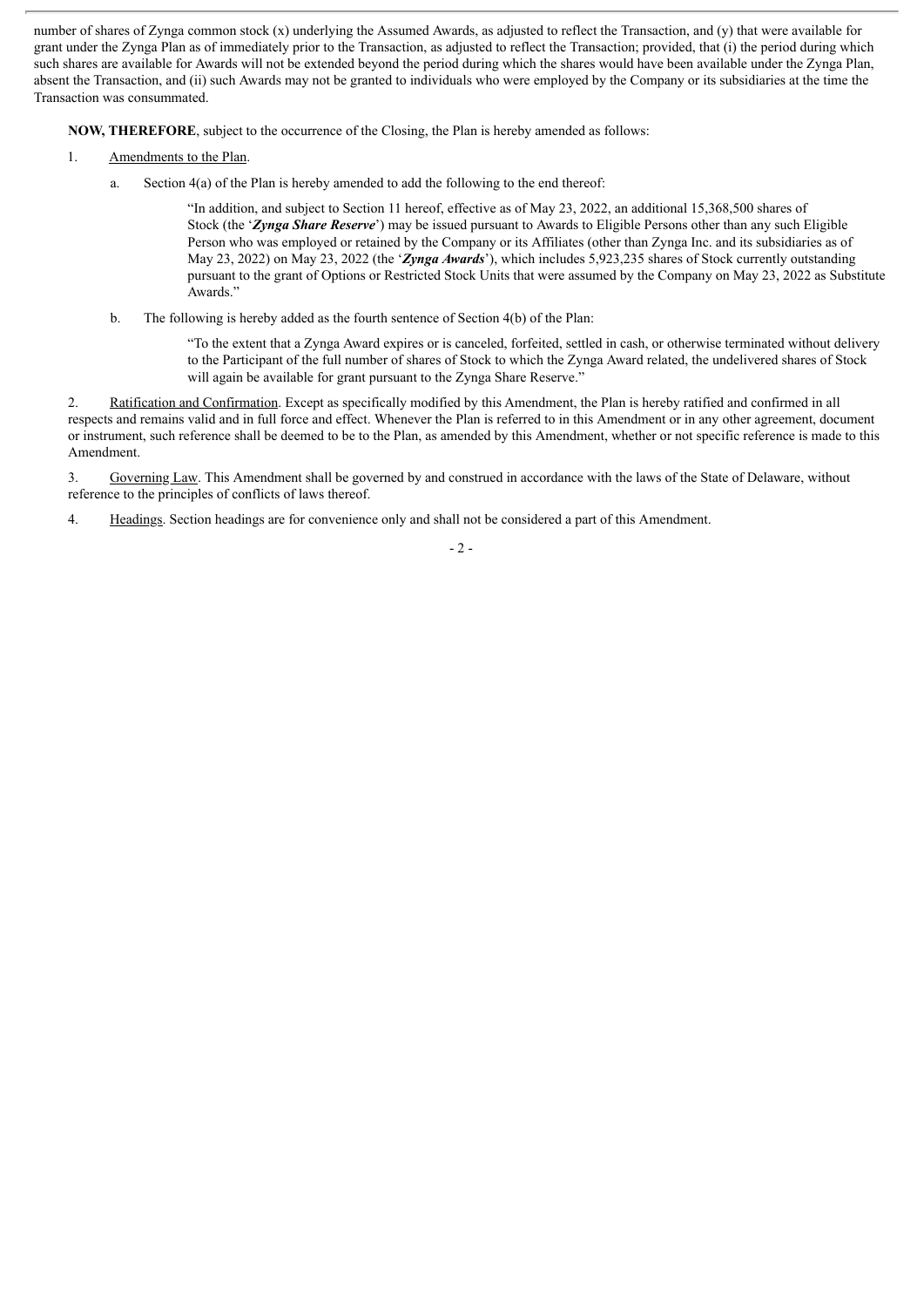**IN WITNESS WHEREOF**, the undersigned, a duly authorized officer of the Company, has executed this instrument as of the 3rd day of June 2022 on behalf of the Board.

## **TAKE-TWO INTERACTIVE SOFTWARE, INC.**

By: /s/ Matthew Breitman Name: Matthew Breitman Title: Senior Vice President, General Counsel Americas & Corporate Secretary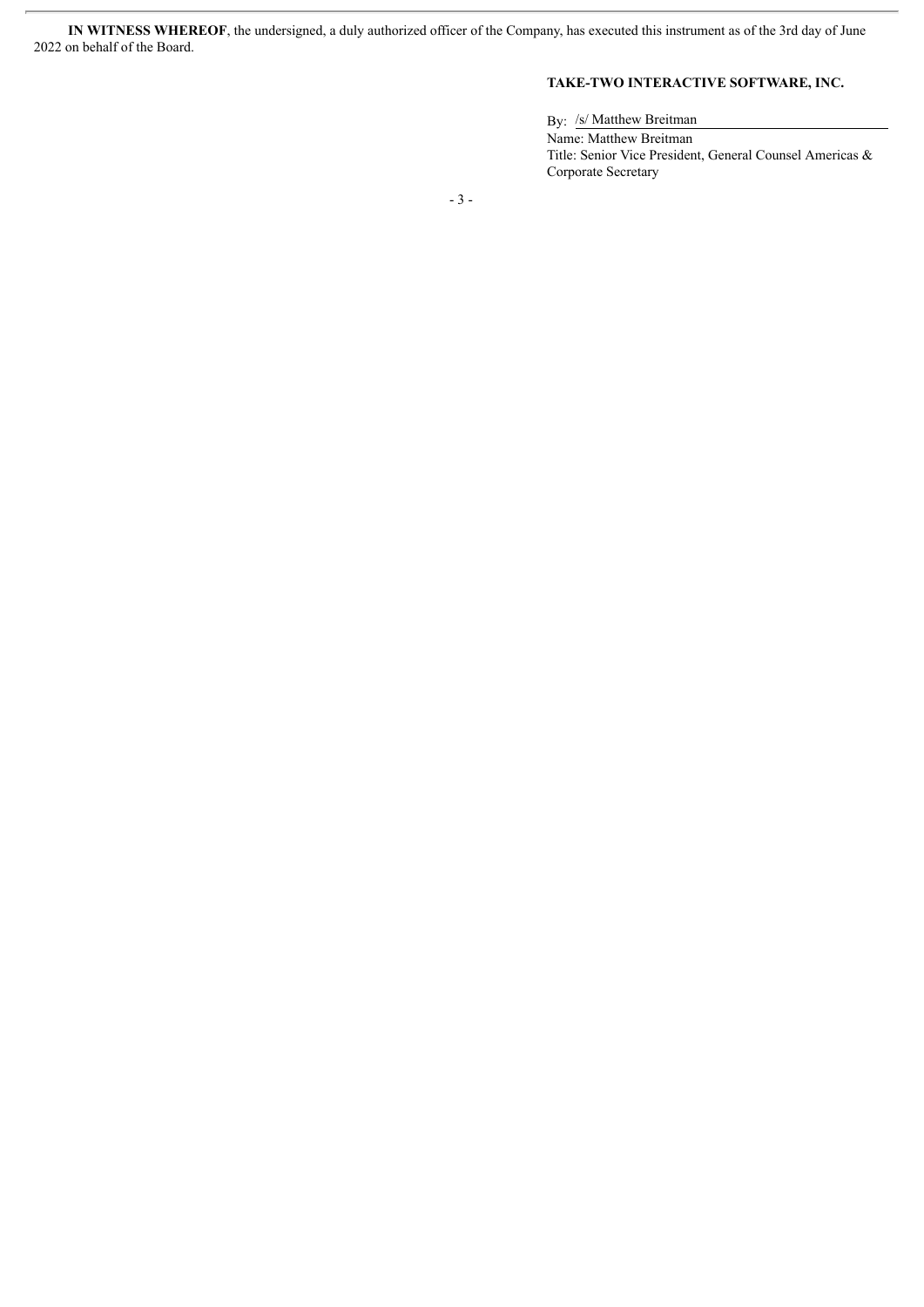## **Calculation of Filing Fee Table**

## **Form S-8**

## (Form Type)

#### **Take-Two Interactive Software, Inc.** (Exact Name of Registrant as Specified in its Charter)

## Table 1: Newly Registered Securities.

<span id="page-12-0"></span>

| Security<br>Type              | Security<br>Class<br>Title | Fee<br>Calculation<br>Rule | Amount<br>Registered (1) | Proposed<br>Maximum<br>Offering Price<br>Per Share | Proposed<br>Maximum<br>Aggregate<br>Offering<br>Price | Fee<br>Rate  | Amount of<br>Registration<br>Fee |
|-------------------------------|----------------------------|----------------------------|--------------------------|----------------------------------------------------|-------------------------------------------------------|--------------|----------------------------------|
| Equity                        | Common                     |                            |                          |                                                    |                                                       |              |                                  |
|                               | Stock, par                 |                            |                          |                                                    |                                                       |              |                                  |
|                               | value \$0.01               |                            |                          |                                                    |                                                       |              |                                  |
|                               | per share,                 |                            |                          |                                                    |                                                       |              |                                  |
|                               | issuable                   |                            |                          |                                                    |                                                       |              |                                  |
|                               | upon                       |                            |                          |                                                    |                                                       |              |                                  |
|                               | exercise or                |                            |                          |                                                    |                                                       |              |                                  |
|                               | settlement                 |                            |                          |                                                    |                                                       |              |                                  |
|                               | of stock                   |                            |                          |                                                    |                                                       |              |                                  |
|                               | options or                 |                            |                          |                                                    |                                                       |              |                                  |
|                               | restricted                 |                            |                          |                                                    |                                                       |              |                                  |
|                               | stock units,               |                            |                          |                                                    |                                                       |              |                                  |
|                               | respectively,              |                            |                          |                                                    |                                                       |              |                                  |
|                               | assumed                    |                            |                          |                                                    |                                                       |              |                                  |
|                               | under the                  |                            |                          |                                                    |                                                       |              |                                  |
|                               | Amended                    |                            |                          |                                                    |                                                       |              |                                  |
|                               | and                        |                            |                          |                                                    |                                                       |              |                                  |
|                               | Restated                   |                            |                          |                                                    |                                                       |              |                                  |
|                               | Take-Two                   |                            |                          |                                                    |                                                       |              |                                  |
|                               | Interactive                |                            |                          |                                                    |                                                       |              |                                  |
|                               | Software,                  |                            |                          |                                                    |                                                       |              |                                  |
|                               | Inc. 2017                  |                            |                          |                                                    |                                                       |              |                                  |
|                               | Stock                      |                            |                          |                                                    |                                                       |              |                                  |
|                               | Incentive<br>Plan          | $457(c)$ and $457(h)$      | 5,923,235 (2)            | \$124.33(3)                                        | \$736,435,807.55 (3)                                  | \$0.0000927  | \$68,267.60                      |
| Equity                        | Common                     |                            |                          |                                                    |                                                       |              |                                  |
|                               | Stock, par                 |                            |                          |                                                    |                                                       |              |                                  |
|                               | value \$0.01               |                            |                          |                                                    |                                                       |              |                                  |
|                               | per share                  |                            | 9,445,265 (4)            | \$124.33(5)                                        | \$1,174,329,797.45(5)                                 | \$0.0000927  | \$108,860.37                     |
| <b>Total Offering Amounts</b> |                            | 15,368,500                 | \$1,910,765,605.00       | \$0.0000927                                        | \$177,127.97                                          |              |                                  |
| <b>Total Fee Offsets</b>      |                            |                            |                          |                                                    |                                                       | \$0.00       |                                  |
| Net Fees Due                  |                            |                            |                          |                                                    |                                                       | \$177,127.97 |                                  |
|                               |                            |                            |                          |                                                    |                                                       |              |                                  |

- (1) In addition to the number of shares of common stock, par value \$0.01 per share ("Common Stock"), of Take-Two Interactive Software, Inc. (the "Company" or "Registrant") stated above, pursuant to Rule 416(a) under the Securities Act of 1933, as amended (the "Securities Act"), this Registration Statement also covers any additional shares of Common Stock that become issuable under the Amended and Restated Take-Two Interactive Software, Inc. 2017 Stock Incentive Plan (the "Plan") by reason of any stock dividend, stock split, recapitalization or other similar transaction.
- (2) Represents the number of shares of Common Stock issuable upon exercise or settlement of stock options or restricted stock units, respectively, granted under the Zynga Inc. 2007 Equity Incentive Plan, as amended and restated (the "2007 Plan"), and the Zynga Inc. 2011 Equity Incentive Plan, as amended and restated (the "2011 Plan," and together with the 2007 Plan, the "Zynga Plans"), which awards were assumed by the Registrant on May 23, 2023 and converted into stock options and restricted stock units of the Registrant as "Substitute Awards" under the Plan, in accordance with, and subject to the terms and conditions of, Rule 5635(c)(3) of the NASDAQ Market Rules and Regulations ("Rule 5635(c)(3)"), in connection with the acquisition (the "Combination") of Zynga Inc. pursuant to an Agreement and Plan of Merger, dated January 9, 2022, by and among the Registrant, Zebra MS I, Inc., a Delaware corporation and a direct wholly owned subsidiary of the Registrant, Zebra MS II, Inc., a Delaware corporation and a direct wholly owned subsidiary of the Company, and Zynga Inc.
- (3) Estimated solely for purposes of calculating the amount of the registration fee, pursuant to Rules 457(c) and 457(h) of the Securities Act, based on the average of the high and low sales prices of the Common Stock as reported on The NASDAQ Global Select Market on June 1, 2022.
- (4) In connection with the Combination, the Registrant has assumed the shares that remained available for future awards under the 2011 Plan and converted such shares into 9,445,265 shares of Common Stock that may be issued pursuant to future awards granted under the Plan in accordance with, and subject to the terms and conditions of, Rule 5635(c).
- (5) Estimated solely for purposes of calculating the amount of the registration fee, pursuant to Rules 457(c) and 457(h) of the Securities Act, based on the average of the high and low sales prices of the Common Stock as reported on The NASDAQ Global Select Market on June 1, 2022.